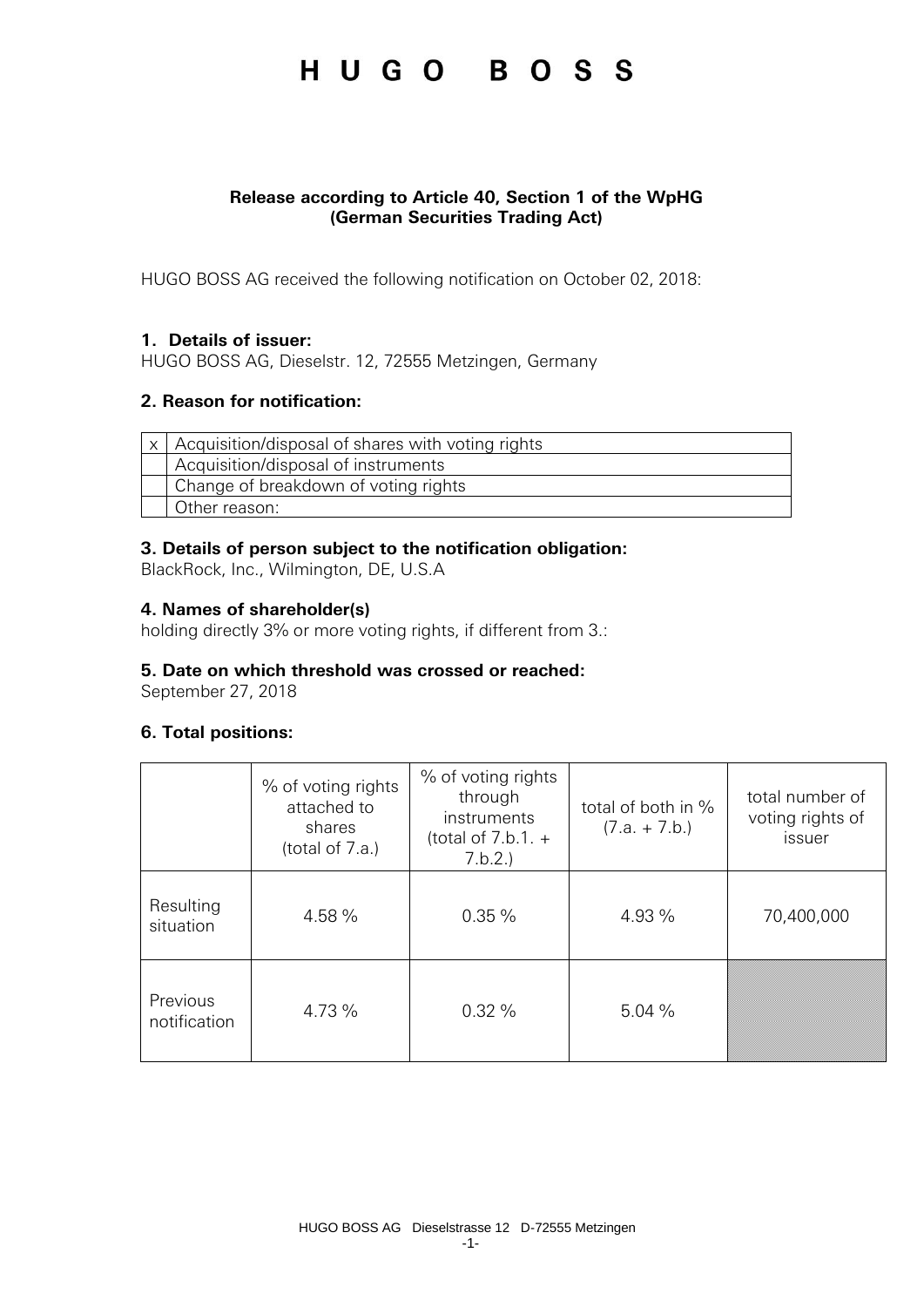#### **7. Notified details of the resulting situation**

#### **a. Voting rights attached to shares (Sec. 33, 34 WpHG)**

|              | absolute                 |                            | in $%$                   |                            |
|--------------|--------------------------|----------------------------|--------------------------|----------------------------|
| <b>ISIN</b>  | direct<br>(Sec. 33 WpHG) | indirect<br>(Sec. 34 WpHG) | direct<br>(Sec. 33 WpHG) | indirect<br>(Sec. 34 WpHG) |
| DE000A1PHFF7 |                          | 3223369                    | 0.00%                    | 4.58%                      |
|              |                          |                            | $\frac{0}{0}$            | $\%$                       |
| Total        | 3223369                  |                            |                          | 4.58 %                     |

#### **b.1. Instruments according to Sec. 38 para. 1 No. 1 WpHG**

| Type of instrument | Expiration or<br>maturity date | Exercise of<br>conversion period | Voting rights<br>absolute | Voting rights<br>in $\%$ |
|--------------------|--------------------------------|----------------------------------|---------------------------|--------------------------|
| Lent Securities    | N/A                            | N/A                              | 231159                    | 0.33%                    |
|                    |                                | Total                            | 231159                    | 0.33%                    |

#### **b.2. Instruments according to Sec. 38 para. 1 No. 2 WpHG**

| Type of<br>instrument             | Expiration<br>or maturity<br>date | Exercise of<br>conversion<br>period | Cash or<br>physical<br>settlement | Voting rights<br>absolute | Voting rights<br>in $%$ |
|-----------------------------------|-----------------------------------|-------------------------------------|-----------------------------------|---------------------------|-------------------------|
| Contract for<br><b>Difference</b> | N/A                               | N/A                                 | Cash settlement                   | 18716                     | $0.03\%$                |
|                                   |                                   |                                     | Total                             | 18716                     | 0.03%                   |

#### **8. Information in relation to the person subject to the notification obligation:**

| Person subject to the notification obligation is not controlled and does itself not<br>control any other undertaking(s) holding directly or indirectly an interest in the<br>(underlying) issuer (1.). |
|--------------------------------------------------------------------------------------------------------------------------------------------------------------------------------------------------------|
| x   Full chain of controlled undertakings starting with the ultimate controlling<br>natural person or legal entity:                                                                                    |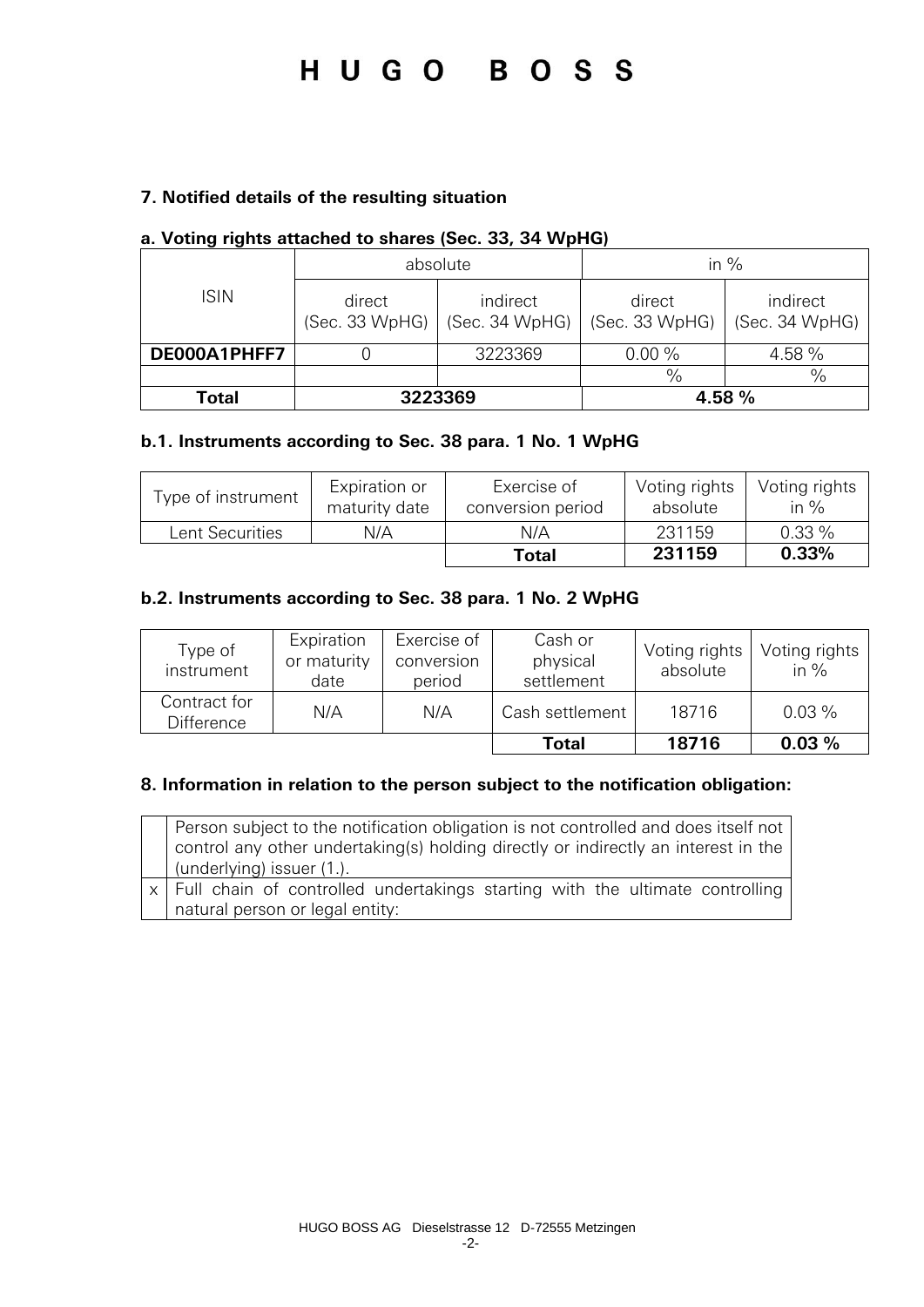Chain of controlled undertakings:

| Name                                                        | $%$ of<br>voting<br>rights (if<br>at least<br>held 3%<br>or more) | % of voting<br>rights<br>through<br>instruments<br>(if at least<br>held 5% or<br>more) | Total of<br>both (if at<br>least held<br>$5%$ or<br>more) |
|-------------------------------------------------------------|-------------------------------------------------------------------|----------------------------------------------------------------------------------------|-----------------------------------------------------------|
| BlackRock, Inc.                                             |                                                                   |                                                                                        |                                                           |
| Trident Merger, LLC                                         |                                                                   |                                                                                        |                                                           |
| BlackRock Investment Management, LLC                        |                                                                   |                                                                                        |                                                           |
|                                                             |                                                                   |                                                                                        |                                                           |
| BlackRock, Inc.                                             |                                                                   |                                                                                        |                                                           |
| BlackRock Holdco 2, Inc.                                    |                                                                   |                                                                                        |                                                           |
| BlackRock Financial Management, Inc.                        |                                                                   |                                                                                        |                                                           |
|                                                             |                                                                   |                                                                                        |                                                           |
| BlackRock, Inc.                                             |                                                                   |                                                                                        |                                                           |
| BlackRock Holdco 2, Inc.                                    |                                                                   |                                                                                        |                                                           |
| BlackRock Financial Management, Inc.                        |                                                                   |                                                                                        |                                                           |
| BlackRock Holdco 4, LLC                                     |                                                                   |                                                                                        |                                                           |
| BlackRock Holdco 6, LLC                                     |                                                                   |                                                                                        |                                                           |
| BlackRock Delaware Holdings Inc.                            |                                                                   |                                                                                        |                                                           |
|                                                             |                                                                   |                                                                                        |                                                           |
| BlackRock, Inc.                                             |                                                                   |                                                                                        |                                                           |
| BlackRock Holdco 2, Inc.                                    |                                                                   |                                                                                        |                                                           |
| BlackRock Financial Management, Inc.                        |                                                                   |                                                                                        |                                                           |
| BlackRock Holdco 4, LLC                                     |                                                                   |                                                                                        |                                                           |
| BlackRock Holdco 6, LLC                                     |                                                                   |                                                                                        |                                                           |
| BlackRock Delaware Holdings Inc.                            |                                                                   |                                                                                        |                                                           |
| BlackRock Institutional Trust Company,                      |                                                                   |                                                                                        |                                                           |
| National Association                                        |                                                                   |                                                                                        |                                                           |
|                                                             |                                                                   |                                                                                        |                                                           |
| BlackRock, Inc.                                             |                                                                   |                                                                                        |                                                           |
| BlackRock Holdco 2, Inc.                                    |                                                                   |                                                                                        |                                                           |
| BlackRock Financial Management, Inc.                        |                                                                   |                                                                                        |                                                           |
| BlackRock Holdco 4, LLC                                     |                                                                   |                                                                                        |                                                           |
| BlackRock Holdco 6, LLC<br>BlackRock Delaware Holdings Inc. |                                                                   |                                                                                        |                                                           |
| <b>BlackRock Fund Advisors</b>                              |                                                                   |                                                                                        |                                                           |
|                                                             |                                                                   |                                                                                        |                                                           |
| BlackRock, Inc.                                             |                                                                   |                                                                                        |                                                           |
| BlackRock Holdco 2, Inc.                                    |                                                                   |                                                                                        |                                                           |
| BlackRock Financial Management, Inc.                        |                                                                   |                                                                                        |                                                           |
| BlackRock Capital Holdings, Inc.                            |                                                                   |                                                                                        |                                                           |
| <b>BlackRock Advisors, LLC</b>                              |                                                                   |                                                                                        |                                                           |
|                                                             |                                                                   |                                                                                        |                                                           |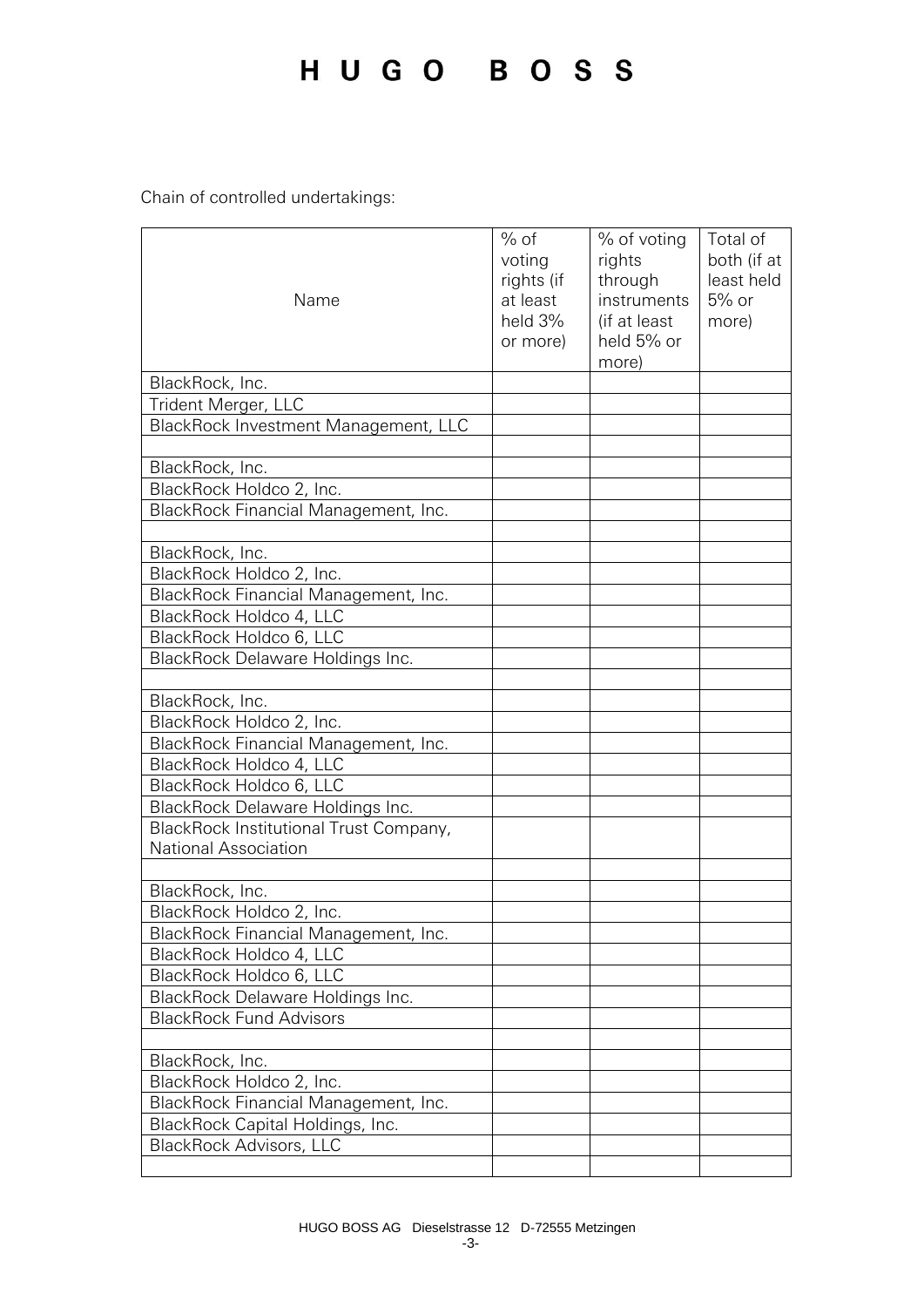| BlackRock, Inc.                          |  |
|------------------------------------------|--|
| BlackRock Holdco 2, Inc.                 |  |
| BlackRock Financial Management, Inc.     |  |
| BlackRock International Holdings, Inc.   |  |
| BR Jersey International Holdings L.P.    |  |
| BlackRock (Singapore) Holdco Pte. Ltd.   |  |
| BlackRock (Singapore) Limited            |  |
|                                          |  |
| BlackRock, Inc.                          |  |
| BlackRock Holdco 2, Inc.                 |  |
|                                          |  |
| BlackRock Financial Management, Inc.     |  |
| BlackRock International Holdings, Inc.   |  |
| BR Jersey International Holdings L.P.    |  |
| BlackRock (Singapore) Holdco Pte. Ltd.   |  |
| <b>BlackRock HK Holdco Limited</b>       |  |
| BlackRock Asset Management North Asia    |  |
| Limited                                  |  |
|                                          |  |
| Blackrock, Inc.                          |  |
| BlackRock Holdco 2, Inc.                 |  |
| BlackRock Financial Management, Inc.     |  |
| BlackRock International Holdings, Inc.   |  |
| BR Jersey International Holdings L.P.    |  |
| BlackRock (Singapore) Holdco Pte. Ltd.   |  |
| <b>BlackRock HK Holdco Limited</b>       |  |
| BlackRock Lux Finco S.à r.l.             |  |
| <b>BlackRock Trident Holding Company</b> |  |
| Limited                                  |  |
| BlackRock Japan Holdings GK              |  |
| BlackRock Japan Co., Ltd.                |  |
|                                          |  |
| BlackRock, Inc.                          |  |
| BlackRock Holdco 2, Inc.                 |  |
| BlackRock Financial Management, Inc.     |  |
| BlackRock International Holdings, Inc.   |  |
| BR Jersey International Holdings L.P.    |  |
| BlackRock Australia Holdco Pty. Ltd.     |  |
| <b>BlackRock Investment Management</b>   |  |
| (Australia) Limited                      |  |
|                                          |  |
| BlackRock, Inc.                          |  |
| BlackRock Holdco 2, Inc.                 |  |
| BlackRock Financial Management, Inc.     |  |
| BlackRock International Holdings, Inc.   |  |
| BR Jersey International Holdings L.P.    |  |
| BlackRock Holdco 3, LLC                  |  |
| BlackRock Canada Holdings LP             |  |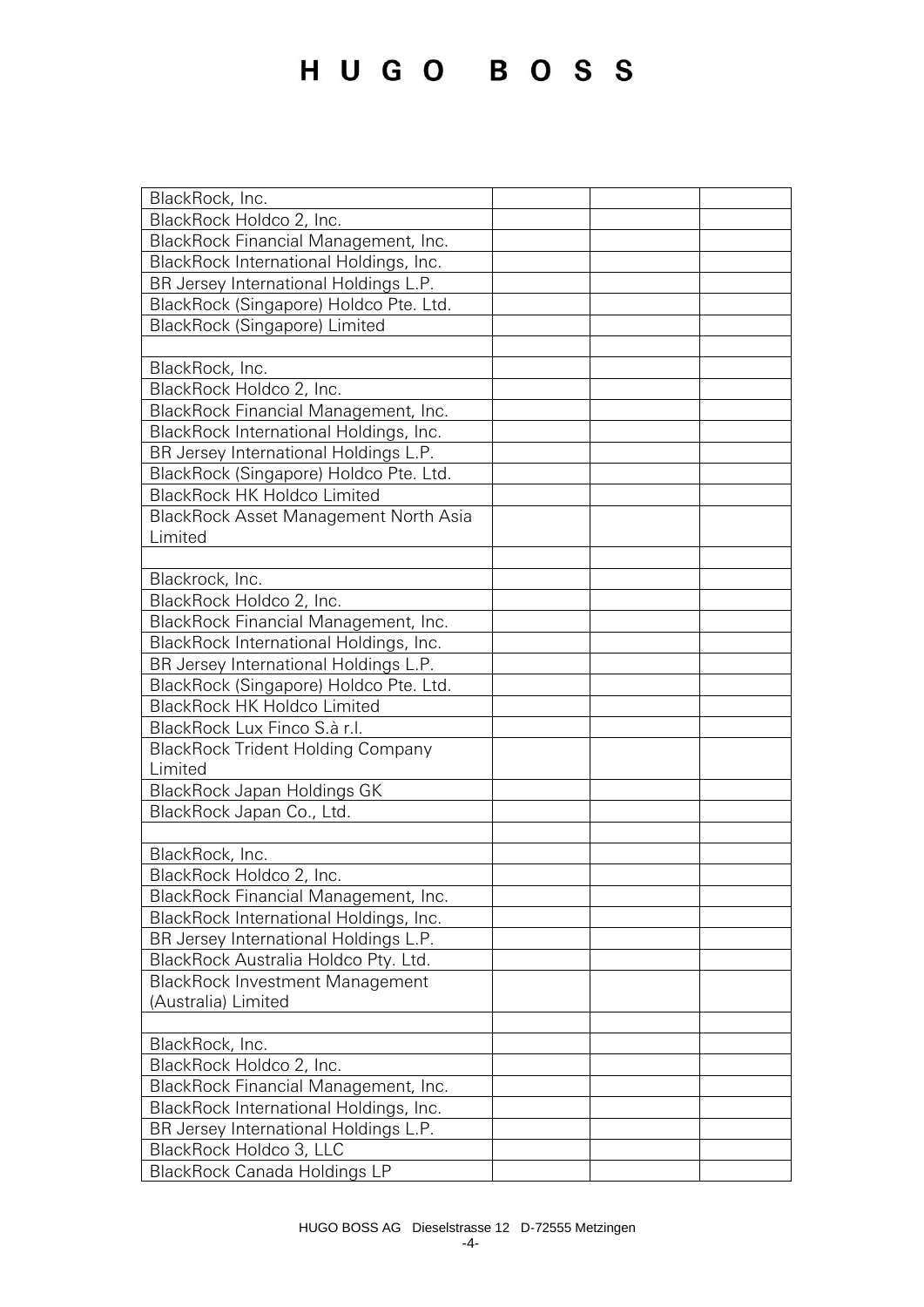| <b>BlackRock Canada Holdings ULC</b>     |  |
|------------------------------------------|--|
| <b>BlackRock Asset Management Canada</b> |  |
| Limited                                  |  |
|                                          |  |
| BlackRock, Inc.                          |  |
| BlackRock Holdco 2, Inc.                 |  |
| BlackRock Financial Management, Inc.     |  |
| BlackRock International Holdings, Inc.   |  |
| BR Jersey International Holdings L.P.    |  |
| <b>BlackRock Group Limited</b>           |  |
| <b>BlackRock Advisors (UK) Limited</b>   |  |
|                                          |  |
| BlackRock, Inc.                          |  |
| BlackRock Holdco 2, Inc.                 |  |
| BlackRock Financial Management, Inc.     |  |
| BlackRock International Holdings, Inc.   |  |
| BR Jersey International Holdings L.P.    |  |
| <b>BlackRock Group Limited</b>           |  |
| BlackRock Luxembourg Holdco S.à r.l.     |  |
| <b>BlackRock UK Holdco Limited</b>       |  |
| BlackRock Asset Management Schweiz AG    |  |
|                                          |  |
| BlackRock, Inc.                          |  |
| BlackRock Holdco 2, Inc.                 |  |
| BlackRock Financial Management, Inc.     |  |
| BlackRock International Holdings, Inc.   |  |
| BR Jersey International Holdings L.P.    |  |
| <b>BlackRock Group Limited</b>           |  |
| BlackRock Luxembourg Holdco S.à r.l.     |  |
| BlackRock (Luxembourg) S.A.              |  |
|                                          |  |
| BlackRock, Inc.                          |  |
| BlackRock Holdco 2, Inc.                 |  |
| BlackRock Financial Management, Inc.     |  |
| BlackRock International Holdings, Inc.   |  |
| BR Jersey International Holdings L.P.    |  |
| <b>BlackRock Group Limited</b>           |  |
| BlackRock Luxembourg Holdco S.à r.l.     |  |
| <b>BlackRock Investment Management</b>   |  |
| Ireland Holdings Limited                 |  |
| BlackRock Asset Management Ireland       |  |
| Limited                                  |  |
|                                          |  |
| BlackRock, Inc.                          |  |
| BlackRock Holdco 2, Inc.                 |  |
| BlackRock Financial Management, Inc.     |  |
| BlackRock International Holdings, Inc.   |  |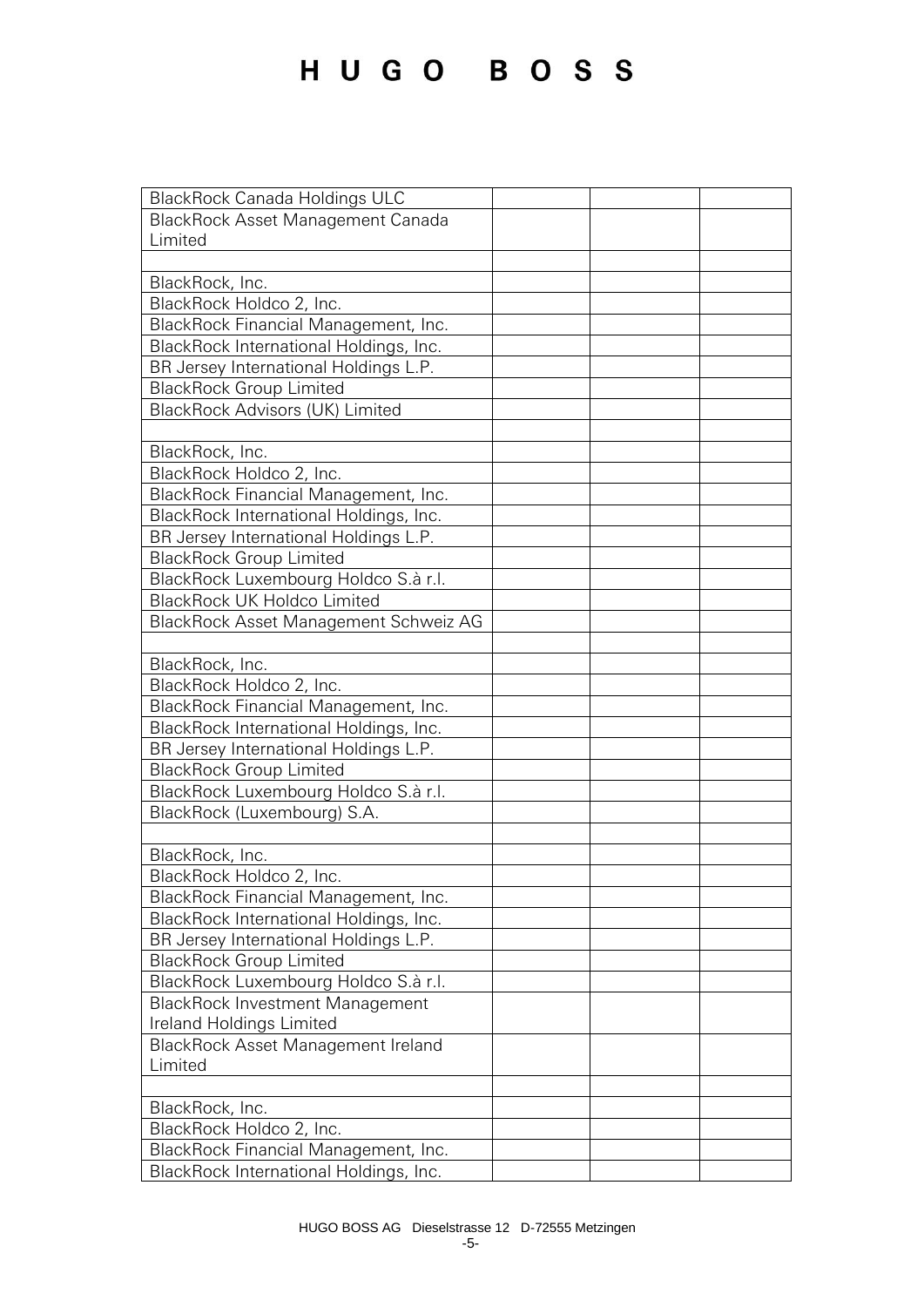| BR Jersey International Holdings L.P.  |  |
|----------------------------------------|--|
| <b>BlackRock Group Limited</b>         |  |
| <b>BlackRock International Limited</b> |  |
|                                        |  |
| BlackRock, Inc.                        |  |
| BlackRock Holdco 2, Inc.               |  |
| BlackRock Financial Management, Inc.   |  |
| BlackRock International Holdings, Inc. |  |
| BR Jersey International Holdings L.P.  |  |
| <b>BlackRock Group Limited</b>         |  |
| <b>BlackRock International Limited</b> |  |
| <b>BlackRock Life Limited</b>          |  |
|                                        |  |
| BlackRock, Inc.                        |  |
| BlackRock Holdco 2, Inc.               |  |
| BlackRock Financial Management, Inc.   |  |
| BlackRock International Holdings, Inc. |  |
| BR Jersey International Holdings L.P.  |  |
| <b>BlackRock Group Limited</b>         |  |
| BlackRock (Netherlands) B.V.           |  |
|                                        |  |
| BlackRock, Inc.                        |  |
| BlackRock Holdco 2, Inc.               |  |
| BlackRock Financial Management, Inc.   |  |
| BlackRock International Holdings, Inc. |  |
| BR Jersey International Holdings L.P.  |  |
| <b>BlackRock Group Limited</b>         |  |
| BlackRock Investment Management (UK)   |  |
| Limited                                |  |
|                                        |  |
| BlackRock, Inc.                        |  |
| BlackRock Holdco 2, Inc.               |  |
| BlackRock Financial Management, Inc.   |  |
| BlackRock International Holdings, Inc. |  |
| BR Jersey International Holdings L.P.  |  |
| <b>BlackRock Group Limited</b>         |  |
| BlackRock Investment Management (UK)   |  |
| Limited                                |  |
| <b>BlackRock Asset Management</b>      |  |
| Deutschland AG                         |  |
|                                        |  |
| BlackRock, Inc.                        |  |
| BlackRock Holdco 2, Inc.               |  |
| BlackRock Financial Management, Inc.   |  |
| BlackRock International Holdings, Inc. |  |
| BR Jersey International Holdings L.P.  |  |
| <b>BlackRock Group Limited</b>         |  |